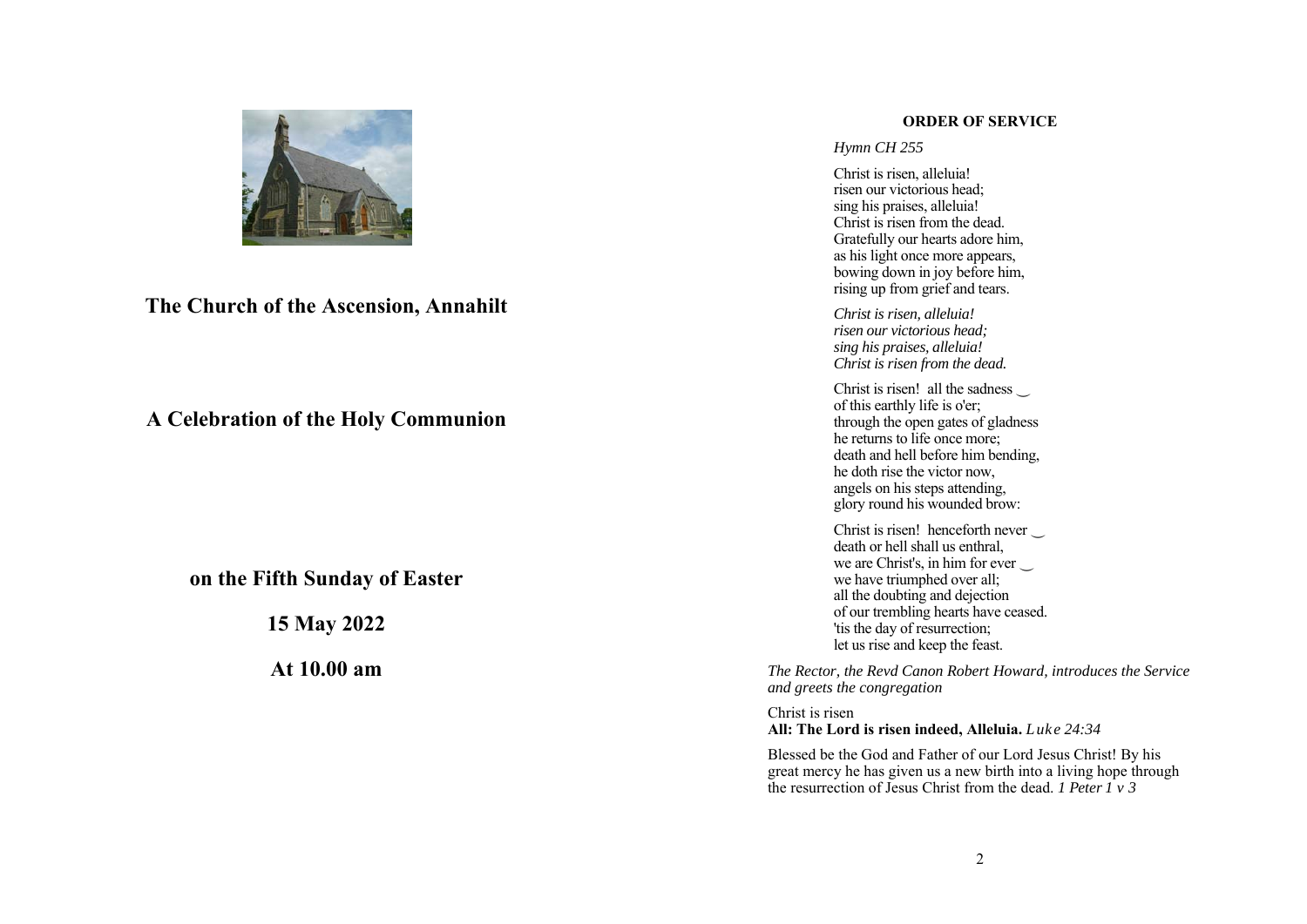*All:* 

**Almighty God to whom all hearts are open, all desires known, and from whom no secrets are hidden: Cleanse the thoughts of our hearts by the inspiration of your Holy Spirit, that we may perfectly love you, and worthily magnify your holy name: through Christ our Lord. Amen** 

#### *Penitence*

Hear what our Lord Jesus Christ says:

You shall love the Lord your God with all your heart and with all your soul and with all your mind. This is the first and great commandment. And the second is like it. You shall love your neighbour as yourself. On these two commandments depend all the law and the prophets. Matt. 22:37-39

#### **Lord, have mercy on us, and write these your laws in our hearts.**

God so loved the world that he gave his only Son Jesus Christ to save us from our sins, to intercede for us in heaven, and to bring us to eternal life.

Let us then confess our sins in penitence and faith, firmly resolved to keep God's commandments, and to live in love and peace:

*Kneel* 

*Silence* 

**Almighty God, our heavenly Father, we have sinned in thought and word and deed, and in what we have left undone. We are truly sorry, and we humbly repent. For the sake of your Son, Jesus Christ, have mercy on us and forgive us, that we may walk in newness of life to the glory of your name. Amen.** 

Almighty God, who forgives all who truly repent, have mercy on you, pardon and deliver you from all your sins, confirm and strengthen you in all goodness, and keep you in eternal life; through Jesus Christ our Lord. **Amen.** 

*Stand* 

*(All Sing)* 

**Glory to God in the highest, and peace to God's people on earth.** 

**Lord God, heavenly King, almighty God and Father, we worship you, we give you thanks, we praise you for your glory.** 

**Lord Jesus Christ, only Son of the Father, Lord God, Lamb of God, you take away the sin of the world: have mercy on us; you are seated at the right hand of the Father: receive our prayer.**

**For you alone are the Holy One, you alone are the Lord, you alone are the Most High, Jesus Christ, with the Holy Spirit, in the glory of God the Father. Amen**

#### *The Collect of the Day*

Lord of all life and power, who through the mighty resurrection of your Son overcame the old order of sin and death to make all things new in him: Grant that we, being dead to sin and alive to you in Jesus Christ, may reign with him in glory; to whom with you and the Holy Spirit be praise and honour, glory and might, now and in all eternity. **Amen** 

The Epistle is from book of the Acts of the Apostles chapter 11 beginning at verse 1

Now the apostles and the believers<sup>\*</sup> who were in Judea heard that the Gentiles had also accepted the word of God. <sup>2</sup>So when Peter went up to Jerusalem, the circumcised believers<sup>\*</sup> criticized him, <sup>3</sup>saying, 'Why did you go to uncircumcised men and eat with them?' <sup>4</sup>Then Peter began to explain it to them, step by step, saying, <sup>5,</sup> I was in the city of Joppa praying, and in a trance I saw a vision. There was something like a large sheet coming down from heaven, being lowered by its four corners; and it came close to me. 6As I looked at it closely I saw four-footed animals, beasts of prey, reptiles, and birds of the air.  $\overline{I}$  also heard a voice saying to me, "Get up, Peter; kill and eat." <sup>8</sup>But I replied, "By no means, Lord; for nothing profane or unclean has ever entered my mouth." <sup>9</sup>But a second time the voice answered from heaven. "What God has made clean, you must not call profane." <sup>10</sup>This happened three times; then everything was pulled up again to heaven.  $11$ At that very moment three men, sent to me from Caesarea, arrived at the house where we were.  $^{12}$ The Spirit told me to go with them and not to make a distinction between them and us.<sup>\*</sup> These six brothers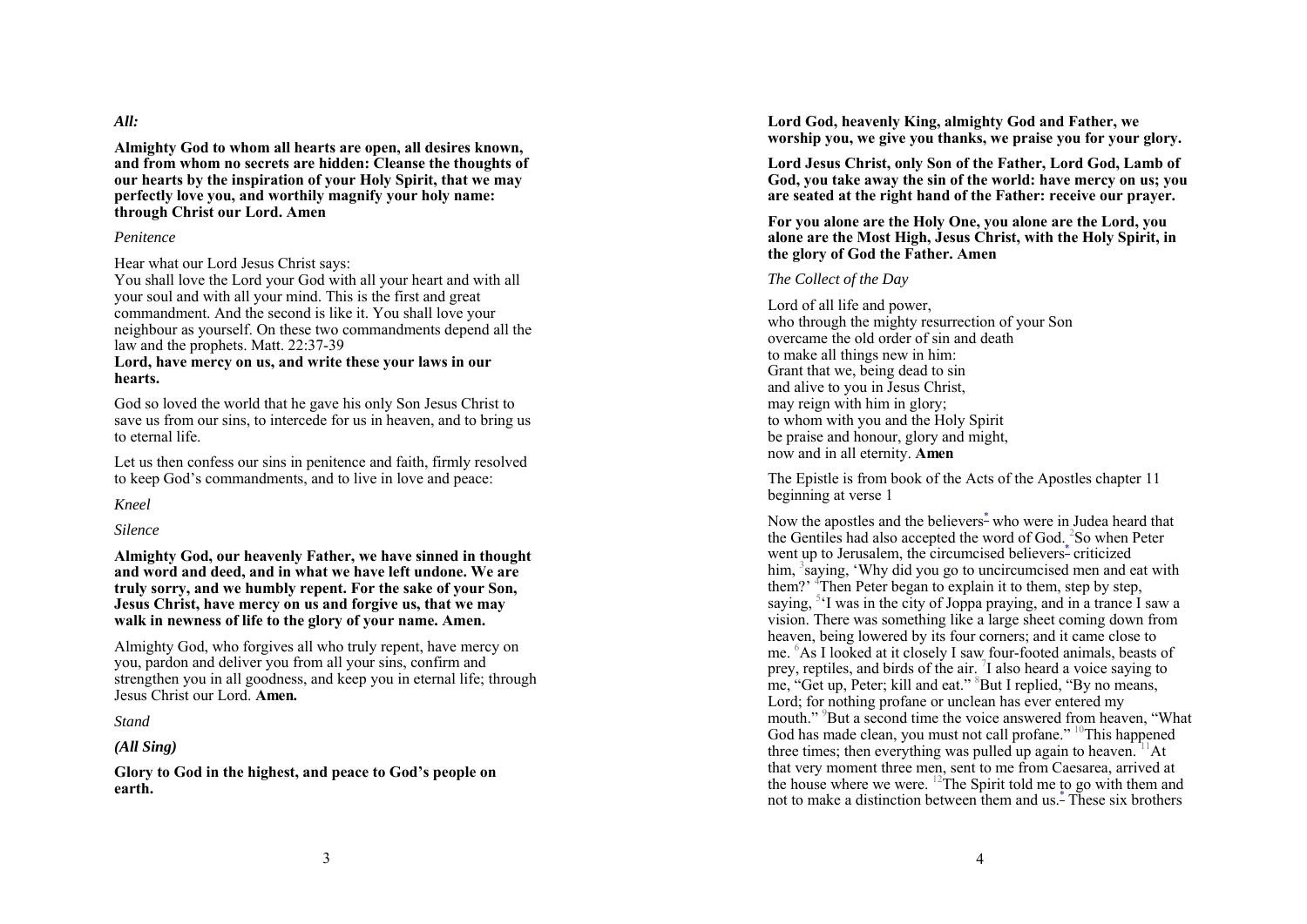also accompanied me, and we entered the man's house.  $^{13}$ He told us how he had seen the angel standing in his house and saying, "Send to Joppa and bring Simon, who is called Peter;  $^{14}$ he will give you a message by which you and your entire household will be saved." <sup>15</sup>And as I began to speak, the Holy Spirit fell upon them just as it had upon us at the beginning.  $^{16}$ And I remembered the word of the Lord, how he had said, "John baptized with water, but you will be baptized with the Holy Spirit."  $17$ If then God gave them the same gift that he gave us when we believed in the Lord Jesus Christ, who was I that I could hinder God?'  $18$ When they heard this, they were silenced. And they praised God, saying, 'Then God has given even to the Gentiles the repentance that leads to life.'

This is the word of the Lord **Thanks be to God** 

*All remain standing for the reading of the Gospel.* 

Hear the Gospel of our Saviour Christ, according to St John chapter 13 beginning at verse 31. **All sing: Glory to you, Lord Jesus Christ** 

31 When he had gone out, Jesus said, 'Now the Son of Man has been glorified, and God has been glorified in him. 32If God has been <sup>g</sup>lorified in him,\* God will also glorify him in himself and will glorify him at once.  $33$  Little children, I am with you only a little longer. You will look for me; and as I said to the Jews so now I say to you, "Where I am going, you cannot come."  $34I$  give you a new commandment, that you love one another. Just as I have loved you, you also should love one another. <sup>35</sup>By this everyone will know that you are my disciples, if you have love for one another.'

This is the Gospel of the Lord **All Sing: Praise to you, Lord Jesus Christ** 

*The Sermon*  The Rector

*The Nicene Creed* 

**We believe in one God, the Father, the Almighty, maker of heaven and earth, of all that is, seen and unseen.** 

**We believe in one Lord, Jesus Christ, the only Son of God, eternally begotten of the Father, God from God, Light from Light, true God from true God, begotten not made, of one Being**  **with the Father. Through him all things were made. For us and for our salvation he came down from heaven; was incarnate by the Holy Spirit of the Virgin Mary, and was made man. For our sake he was crucified under Pontius Pilate; he suffered death and was buried. On the third day he rose again in accordance with the Scriptures; he ascended into heaven and is seated at the right hand of the Father. He will come again in glory to judge the living and the dead, and his kingdom will have no end.** 

**We believe in the Holy Spirit, the Lord, the giver of life, who proceeds from the Father and the Son, who with the Father and the Son is worshipped and glorified, who has spoken through the Prophets. We believe in one holy catholic and apostolic Church. We acknowledge one baptism for the forgiveness of sins. We look for the resurrection of the dead, and the life of the world to come. Amen.** 

The Prayers of the People

# *The Rector says*

Almighty God, our heavenly Father, you promised through your Son Jesus Christ to hear the prayers of those who ask in faith We pray for the church as we celebrate Christ's resurrection. Today we especially remember this Group of Parishes and the Parish of Magheralin. We pray for all Christian communities that they may experience a renewed spirit of commitment and faith. Give them the spirit of holiness, to be the image here on earth of the New Jerusalem. Inspire your people with mutual love, so that all may know that we are your disciples.

# Lord of life **Fill us with your love**

We pray that in a world which is filled with violence and hostility, the joy of resurrection may be made known. We pray for Ukraine, Afghanistan, Yemen, Syria and other places where there is war or conflict.

We pray for this country, for Elizabeth our Queen, the Prime Minister, Boris Johnston, the Secretary of State Brandon Lewis and Government. We pray for the newly elected Assembly Members, also President Michael D Higgins, Taoiseach Micheál Martin, Tánaiste Leo Varadkar and Government in the Republic. Break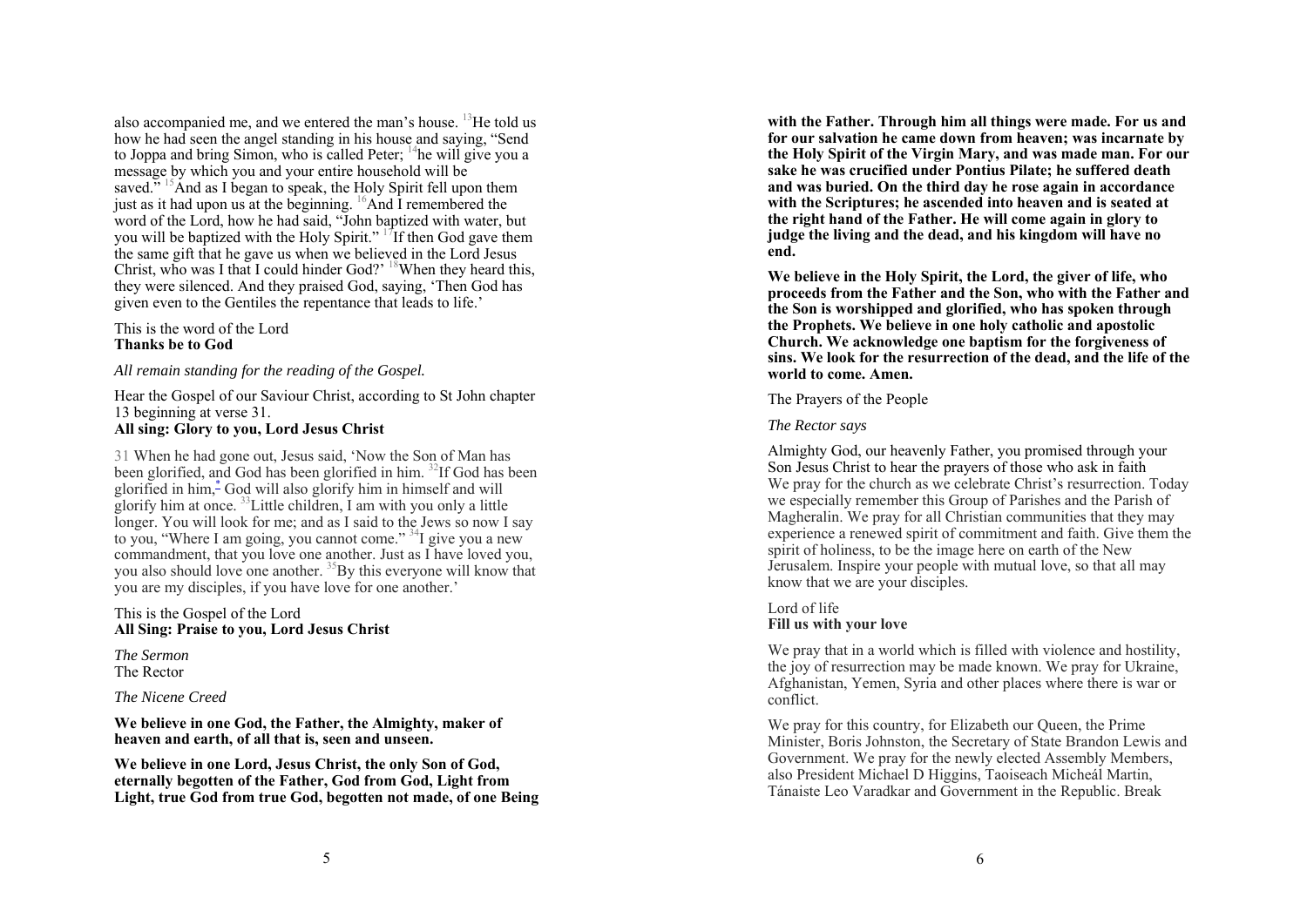through the prejudices that divide people from one another. We pray for love in response to hatred, for trust in place of suspicion, and for reconciliation where there are tensions and division.

# Lord of life **Fill us with your love**

Grant that in our families and friendships we shall truly love one another. In our work and with our neighbours, make us open to hear different opinions and to respect those with whom we disagree.

## Lord of life **Fill us with your love**

We pray for those who are ill, those who are lost, those who are weary or sick in body or mind. We pray for those who are frightened or who are without faith to sustain them. We pray for all victims of natural disasters. Give your Easter peace to all who are in need that they may find life and wholeness in your saving strength.

# Lord of life **Fill us with your love**

We remember those who have died, those whose faith sustained them in life. May we too rediscover the hope which makes us fully alive and attuned to the power of your risen Son.

Lord of life **Fill us with your love**

# *The Rector says:*

Accept our prayers through Jesus Christ our Lord who taught us to pray: **Our Father, who art in heaven, hallowed be thy name, thy kingdom come, thy will be done, on earth as it is in heaven. Give us this day our daily bread. And forgive us our trespasses as we forgive those who trespass against us. And lead us not into temptation but deliver us from evil. For thine is the kingdom the power and the glory for ever and ever. Amen.** 

**We do not presume to come to this your table, merciful Lord trusting in our own righteousness but in your manifold and great mercies. We are not worthy so much as to gather up the crumbs under your table. But you are the same Lord whose nature is always to have mercy. Grant us therefore, gracious Lord, so to eat the flesh of your dear Son Jesus Christ and to drink his blood that our sinful bodies may be made clean by his body, and our souls washed through his most precious blood, and that we may evermore dwell in him and he in us. Amen.**

*Stand* 

The risen Christ came and stood among his disciples and said, Peace be with you. Then they were glad when they saw the Lord. *John 20 v 19, 20*

The peace which Jesus brought through his rising again on Easter Day be with you all.

# **And also with you.**

*Celebrating at the Lord's Table* 

*Hymn CH 432* 

Love is his word, love is his way, feasting with friends, fasting alone, living and dying, rising again, love, only love is his way:

*Richer than gold is the love of my Lord, better than splendour and wealth.*

Love is his way, love is his mark, sharing his last Passover feast. Christ at his table, host to the twelve, love, only love, is his mark:

Love is his mark, love is his sign, bread for our strength, wine for our joy, 'This is my body, this is my blood' love, only love, is his sign:

Love is his name, love is his law, hear his command, all who are his: 'Love one another, I have loved you' – love, only love, is his law: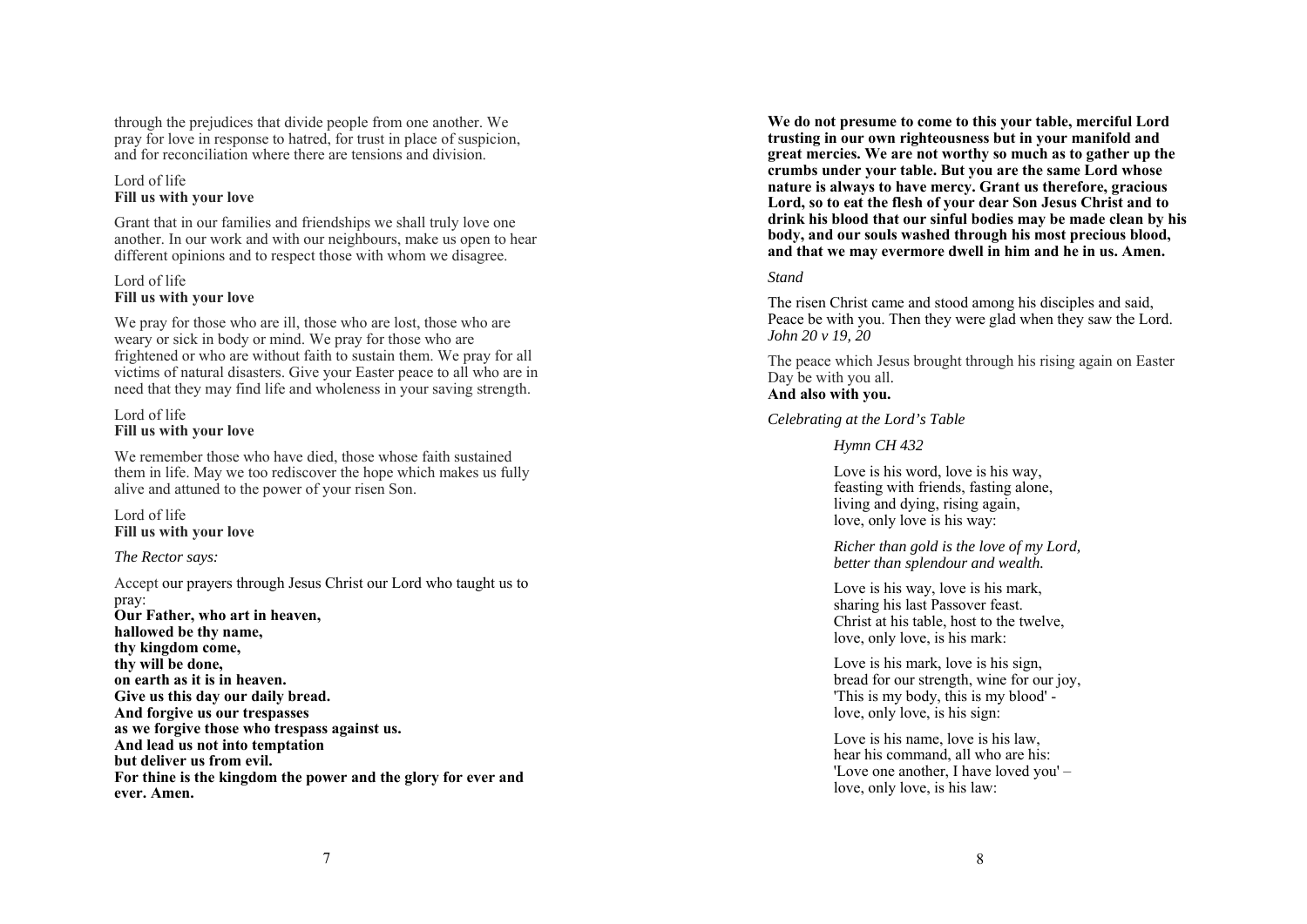Love is his law, love is his word: love of the Lord, Father and Word, love of the Spirit, God ever one, love, only love, is his word:

#### *The Taking of the Bread and Wine*

Christ our Passover has been sacrificed for us **Therefore let us celebrate the feast.** 

*The Great Thanksgiving* 

*The congregation may kneel* 

The Lord is here. **His spirit is with us.** 

Lift up your hearts. **We lift them to the Lord.** 

Let us give thanks to the Lord our God **It is right to give our thanks and praise.** 

Father, almighty and everliving God, at all times and in all places it is right to give you thanks and praise:

And above all we praise you for the glorious resurrection of your Son Jesus Christ our Lord, the true Pascal Lamb who was sacrificed for us; by dying he destroyed our death; by rising he restored our life:

And so with all your people, with angels and archangels, and with all the company of heaven, we proclaim your great and glorious name, for ever praising you and singing:

> **Holy, holy, holy Lord, God of power and might, Holy, holy, holy Lord, God of power and might. Heaven and earth are full, full of your glory. Hosanna in the highest! Hosanna in the highest! Blessed is he who comes in the name of the Lord. Hosanna in the highest! Hosanna in the highest!**

Blessed are you, Father, the creator and sustainer of all things; you made us in your own image, male and female you created us; even when we turned away from you, you never ceased to care for us, but in your love and mercy you freed us from the slavery of sin, giving your only begotten Son to become man and suffer death on the cross to redeem us: he made there the one complete and allsufficient sacrifice for the sins of the whole world: he instituted, and in his holy Gospel commanded us to continue, a perpetual memory of his precious death until he comes again.

On the night that he was betrayed he took bread; and when he had given thanks to you, he broke it, and gave it to his disciples, saying, Take, eat, this is my body which is given for you. Do this in remembrance of me.

In the same way, after supper he took the cup; and when he had given thanks to you, he gave it to them, saying, Drink this, all of you, for this is my blood of the new covenant which is shed for you and for many for the forgiveness of sins. Do this, as often as you drink it, in remembrance of me.

Therefore, Father, with this bread and this cup we do as Christ your Son commanded: **we remember his passion and death, we celebrate his resurrection and ascension, and we look for the coming of his kingdom.** 

Accept through him, our great high priest this our sacrifice of praise and thanksgiving; and as we eat and drink these holy gifts, grant by the power of the life-giving Spirit that we may be made one in your holy Church and partakers of the body and blood of your Son, that he may dwell in us and we in him:

Through the same Jesus Christ our Lord, by whom, and with whom, and in whom, in the unity of the Holy Spirit, **all honour and glory are yours, Almighty Father, for ever and ever. Amen.** 

#### *The Breaking of the Bread*

The bread which we break is a sharing in the body of Christ. **We, being many, are one body for we all share in the one bread.**

Draw near with faith. Receive the body of our Lord Jesus Christ which he gave for you, and his blood which he shed for you. Remember that he died for you, and feed on him in your hearts by faith with thanksgiving.